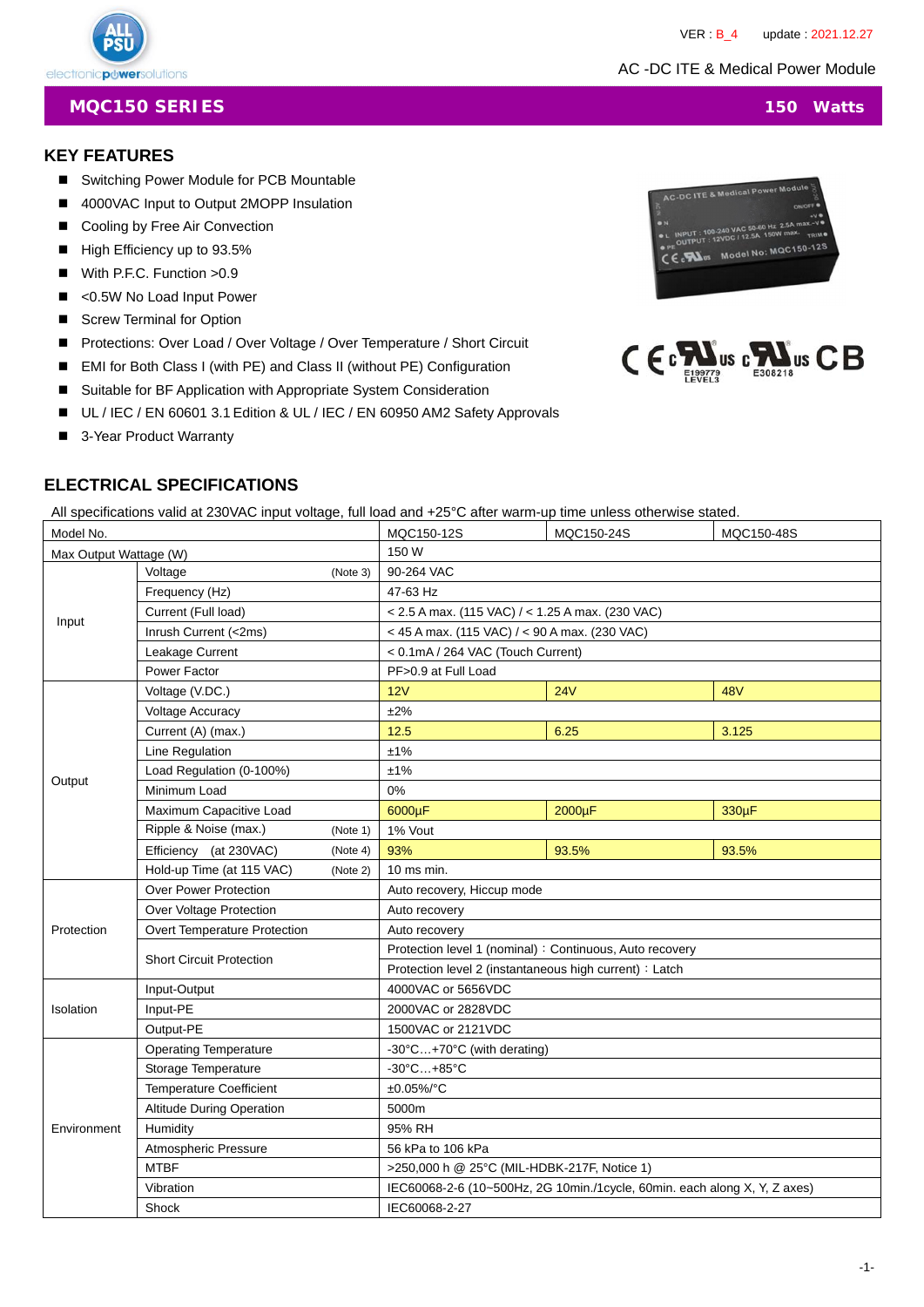

**MQC150 SERIES** 150 Watts

# **ELECTRICAL SPECIFICATIONS**

All specifications valid at 230VAC input voltage, full load and +25°C after warm-up time unless otherwise stated.

| Model No.  |                                  |          | MQC150-12S                                                                                                | MQC150-24S | MQC150-48S |  |
|------------|----------------------------------|----------|-----------------------------------------------------------------------------------------------------------|------------|------------|--|
|            | Dimensions (L x W x H)           |          | 4.3 x 2.3 x 1.38 Inches<br>109.0 x 58.5 x 35.0 mm ) Tolerance $\pm 0.5$ mm                                |            |            |  |
| Physical   | Weight                           |          | 365q                                                                                                      |            |            |  |
|            | Cooling Method                   |          | Free convection                                                                                           |            |            |  |
| Safety     | Approval                         |          | UL / IEC / EN 60601 3.1 <sup>rd</sup> Edition (2 x MOPP),<br>UL / IEC / EN 60950 AM2, UL / IEC / EN 62368 |            |            |  |
|            | <b>Conducted EMI</b><br>(Note 5) |          | <b>EN55011 Conducted Class B</b>                                                                          |            |            |  |
| <b>EMC</b> | <b>Radiated EMI</b>              | (Note 5) | EN55011 Class I class B / Class II class A (Radiation Class A for MQC150 A2 Series)                       |            |            |  |
|            | <b>EMS</b>                       |          | EN60601-1-2 4th edition                                                                                   |            |            |  |

## **NOTE**

- 1. Ripple & Noise are measured at 20MHz of bandwidth with 0.1uF & 47uF parallel capacitor.
- 2. Hold-up Time measured at 90% Vout.
- 3. Please check the derating curve for more details.
- 4. After 30 minutes of burn-in
- 5. Please secure the power supply unit to your metal case by using the four screw holes in the corners for either Class I or Class II equipment

# 6. **CAUTION: Double pole, neutral fusing. Disconnect mains before servicing. (ATTENTION : 2 poles avec fusible sur le neutre. Deconnecter le secteur avant intervention.)**

# **DERATING**



### **TRIM**

|                       |              | 12S        |               |                | 24S        |              |              | 48S                   |               |
|-----------------------|--------------|------------|---------------|----------------|------------|--------------|--------------|-----------------------|---------------|
| Trim                  | $+5%$        |            | 0%            | $+5%$          |            | 0%           | $+5%$        |                       | 0%            |
| $\rightarrow$<br>$-V$ | 34K $\Omega$ | $\tilde{}$ | 10M $\Omega$  | 37.4K $\Omega$ | $\sim$     | 10M $\Omega$ | $38K\Omega$  | $\tilde{\phantom{a}}$ | 10M $\Omega$  |
| Trim                  | 0%           |            | $-5%$         | 0%             |            | $-5%$        | 0%           |                       | $-5%$         |
| $\rightarrow$<br>$+V$ | 10M $\Omega$ | $\tilde{}$ | 106K $\Omega$ | 10M $\Omega$   | $\tilde{}$ | 270KΩ        | 10M $\Omega$ | $\tilde{}$            | 640K $\Omega$ |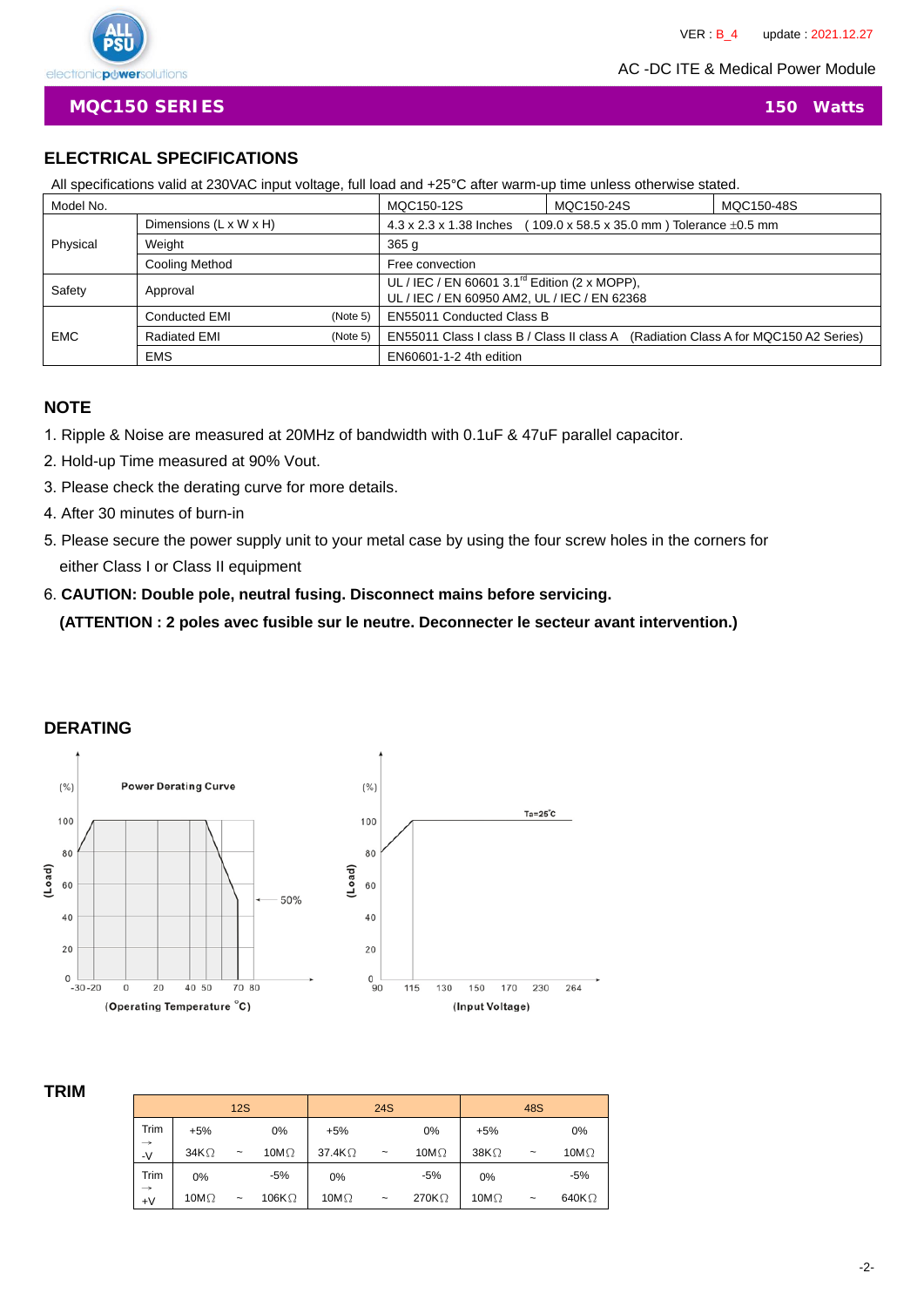AC -DC ITE & Medical Power Module

# **MECHANICAL DIMENSIONS ( Top View )**



| PIN# | Φ                          | Single    |  |  |  |
|------|----------------------------|-----------|--|--|--|
| 1    | $1.2 \pm 0.1\%$ mm         | AC IN(N)  |  |  |  |
| 2    | $1.2 \pm 0.1\%$ mm         | AC IN (L) |  |  |  |
| 3    | $1.2 \pm 0.1\%$ mm         | РE        |  |  |  |
| 4    | $1.2 \pm 0.1\%$ mm         | ON / OFF  |  |  |  |
|      | (Provide +5Vdc Controlled) |           |  |  |  |
| 5    | $1.8 \pm 0.1\%$ mm         | +DC OUT   |  |  |  |
| 6    | $1.8 \pm 0.1\%$ mm         | -DC OUT   |  |  |  |
| 7    | $1.2 \pm 0.1\%$ mm         | Trim      |  |  |  |
|      |                            |           |  |  |  |

#### **Remark:**

Please reserve the pin 4 hole on PCB.

If the remote on/off function is not required, please connect the pin 4 circuit layout with pin6, or keep pin

4 floating.

#### Thermistor<br>5R/Ø15  $o + Vo$ L C RECTIFIER<br>FILTER<br>FILTER **BRIDGE**<br>RECTIFIER SWITCHING<br>DEVICE 38 LINE FILTER PFC<br>CIRCUIT  $\sqrt{\frac{1}{100}}$ T 14S471K  $-<sub>Vo</sub>$ N ó ⊥  $\bar{\mathrm{t}}$ ⊕ ⊕∘ DETECTION<br>CIRCUIT **SWITCHING**<br>DEVICE **ISOLATION** ⊙Trim<br><sup>O</sup> ON/OFF O.C.P. **ISOLATION** O.V.P

### **BLOCK DIAGRAM**

External